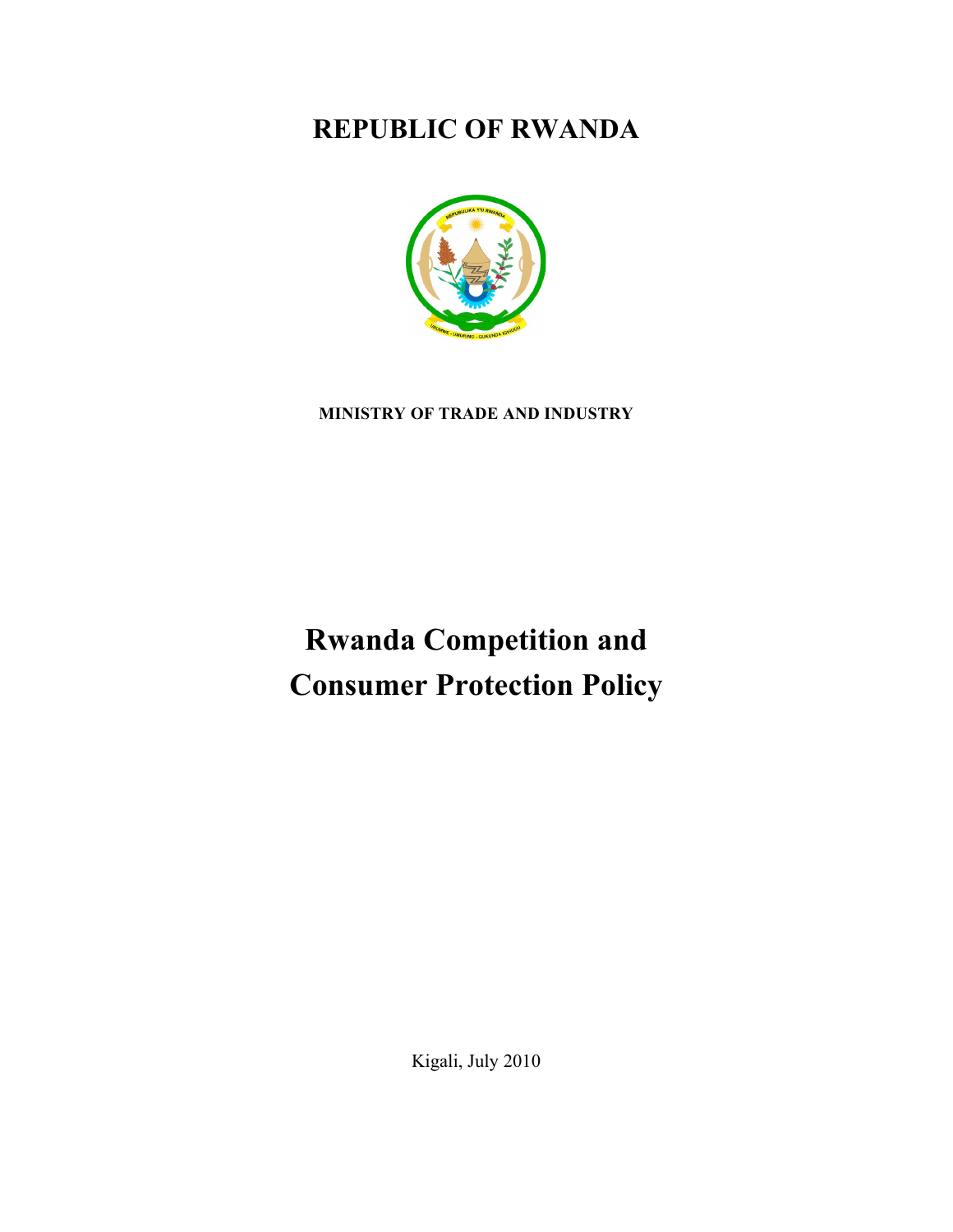### **Contents**

|                                                                                    | 3                       |
|------------------------------------------------------------------------------------|-------------------------|
|                                                                                    | $\boldsymbol{\beta}$    |
|                                                                                    | $\boldsymbol{4}$        |
|                                                                                    | $\overline{\mathbf{4}}$ |
|                                                                                    | 5                       |
| 3.1 Vision 5                                                                       |                         |
|                                                                                    | $\overline{5}$          |
|                                                                                    | 6                       |
| 4.1 Functions of the Implementation/Enforcement Institution __________________6    | 6<br>6                  |
| 4.2 Institutional Structure Option 1: Stand alone ______________________________7  |                         |
| 4.3 Institutional Structure Option 2: MINICOM Department __________________8       |                         |
| 5. Preferred option: Option 2 – MINICOM DEPARTMENT _____________________________10 |                         |
|                                                                                    |                         |
|                                                                                    |                         |
|                                                                                    |                         |
|                                                                                    |                         |
| 9.2 Regulatory overlap with utilities industries________________________________13 |                         |
|                                                                                    |                         |
|                                                                                    |                         |
| 11. Impact on equality, unity and reconciliation _______________________________14 |                         |
|                                                                                    |                         |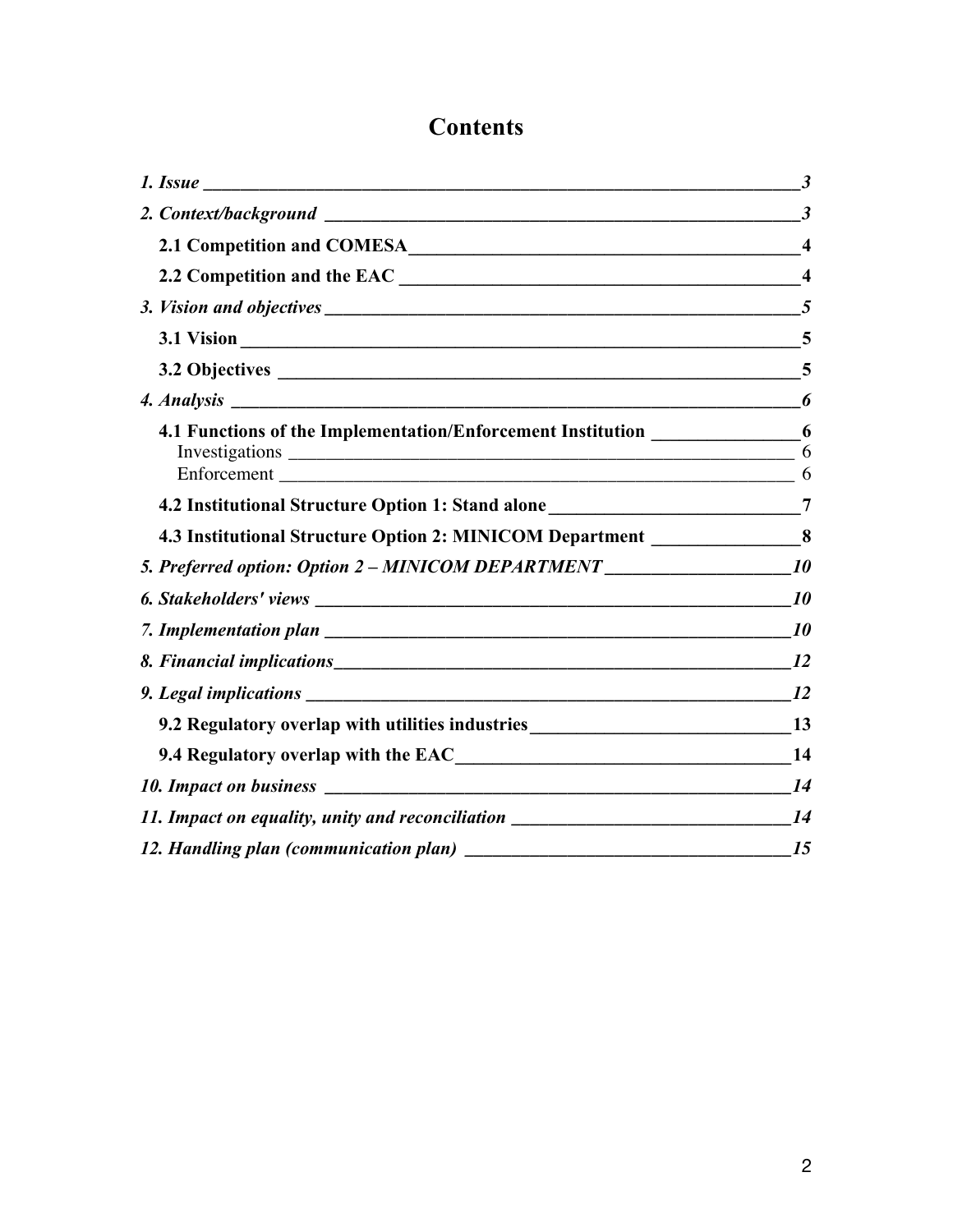#### **1. Issue**

One of the important functions of Government is to create an enabling environment in which enterprises operate. Clear policies and legislation have to be put in place to foster a competitive environment for business enterprises, thereby increasing efficiency in the economy to the ultimate benefit of both consumers and producers.

As economies move progressively towards increased liberalisation, certain undesirable business practices can emerge which act as a hindrance to development and economic growth. The absence of a competition and consumer protection policy in Rwanda has created opportunities for some sectors of the business community to engage in unfair business practices, such as price fixing, speculative hoarding and collusive tendering.

Competition policy aims to promote fair competition; its purpose is not to condemn or penalise those industries in Rwanda that have large shares of the market. Large and strong companies can enjoy economies of scale that enable them to minimise costs and withstand both domestic and foreign competition. On the other hand, such firms can occasionally practice anti-competitive behaviour. It is important to ensure that consumers are adequately protected from firms, whether large or small, which engage in collusion that is designed to prevent competition.

Competition policy is complementary to trade liberalisation. The consumer welfare and developmental benefits resulting from trade and investment liberalisation, in the absence of the appropriate competition rules and supporting institutional infrastructure, have been questioned in the light of the experiences of many developing countries. The potential benefits of a shift towards a more market-oriented economy will not be realised unless business firms are prevented from imposing restrictions on competition.

In the light of Rwanda's commitment to a liberalised economy, there is a need for a fair and equitable environment where producer and consumer can maximise their profit and satisfaction respectively. There is therefore a need for a Rwanda Competition and Consumer Protection policy if market oriented policies are to be given the best possible chance of success. In the light of this, it is therefore imperative for Rwanda to develop this Policy ensuring the supporting legislation, infrastructure and regulations.

#### **2. Context/background**

Since 1995, a bold programme of socio-political reforms, aimed at improving justice, governance, human resource development and democratisation has been implemented in Rwanda. This has been in parallel with economic reform. Important changes that have been made include privatisation of state-owned enterprises, financial and banking sector reforms, improved public financial management and civil service reform.

Rwanda has also embarked on a programme to modernise its legislative and regulatory framework for trade and investment, with the aim of fostering a modern and competitive private sector. The emergence of a viable private sector to serve as the principle engine of the economy is key to Rwanda's development. It is in this context that Rwanda's economy is expected to become "private sector led" by 2020.

This Competition Policy is formulated with the aim of contributing to wider government EDPRS strategy of strengthening the policy, institutional and legal framework under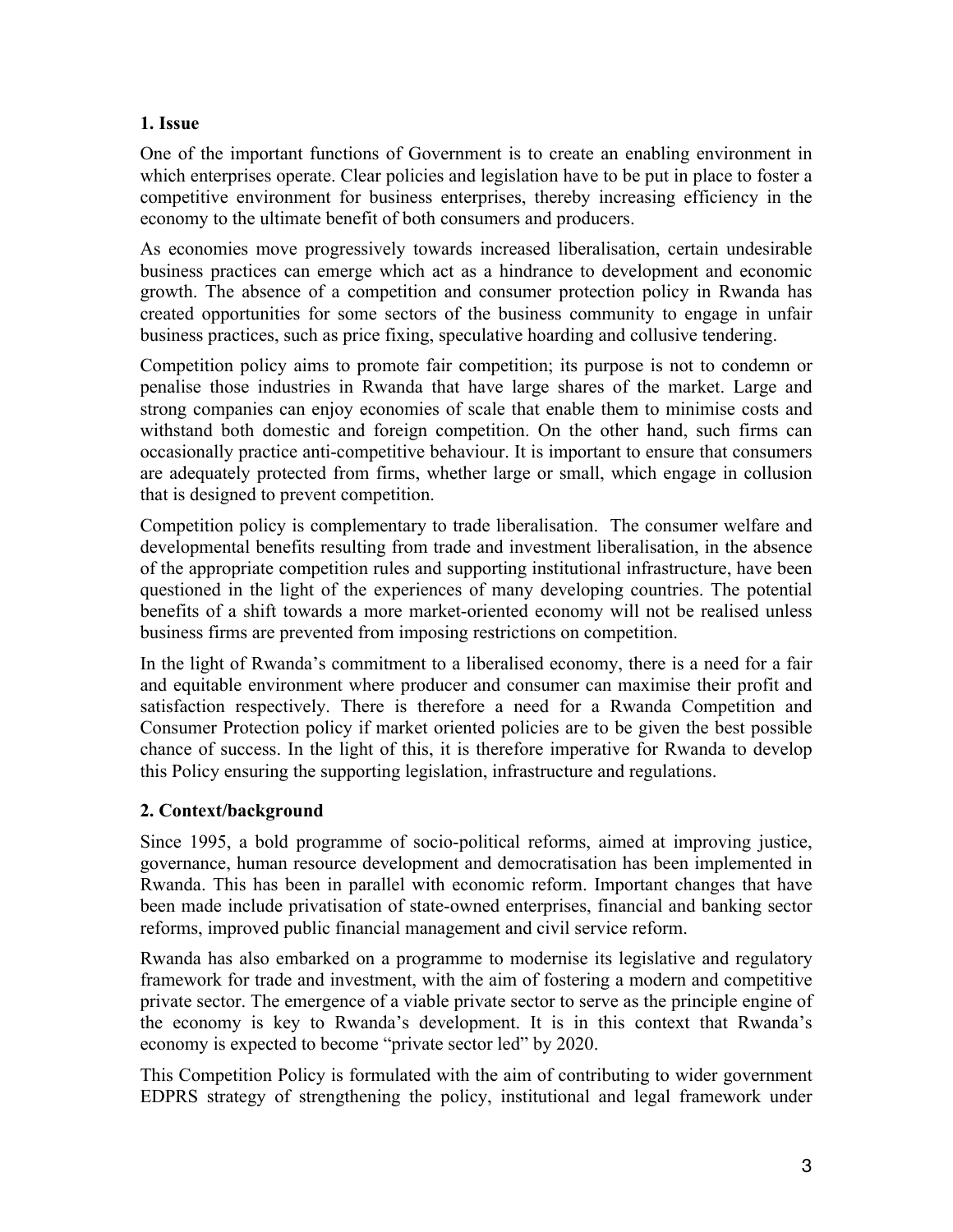which the private sector operates. The development of the Competition Policy is crucial to the creation of the proper market conditions for private sector development. Furthermore, firms facing competitive pressures in the national context are more likely to survive in the extremely competitive international context. Promoting competition at home in Rwanda is therefore the best long-term strategy to promoting Rwandan firms abroad.

#### *2.1 Competition and COMESA*

The current context of regional integration provides an added incentive for the development of Rwanda's Competition Policy. Rwanda's accession to the EAC, its deepening integration with COMESA as well as the EPA negotiations with the European Union are and will increasingly expose Rwanda's firms to competition from outsiders. It is necessary to have a Competition Policy in place to ensure that there are no loopholes for foreign firms to practice anti-competitive behaviour in Rwanda that would have been forbidden in their home countries.

COMESA is formulating and implementing a regional competition policy. The policy shall be consistent with the provisions and intent of the COMESA Treaty and with internationally accepted practices and principles of competition especially the principles and rules of competition elaborated by UNCTAD<sup>1</sup>. Existing national competition policies shall be harmonised and brought in line with the regional policy to ensure consistency, avoid contradictions and provide a regionally predictable economic environment. Rwanda's Competition Policy is a necessary complement to COMESA's regional competition policy.

#### *2.2 Competition and the EAC*

The East African Legislative Assembly enacted an East African Community Competition Act in 2006. The Sectoral Council Trade, Industry, Investment and Finance recently adopted the EAC Competition Regulations 2009 for the soon to be established EAC Competition Authority.

Article 4 (1) of the EAC Act provides that it shall apply to all economic activities and sectors having cross border effects. The Act envisages the existence of national authorities with jurisdiction over national operators alongside the existence of an East African Competition Authority. This would be in line with the international practice particularly EU practice where the EU Directorate General for Competition works with national competition authorities in enforcing competition rules within the region.

However, departing from EU practices where national authorities have parallel competence and are expressly empowered to make determinations based on precedents set in EU case law, Article 44 (1) of the EAC Competition Act gives the EAC Authority exclusive original jurisdiction in the determination of violations of the Act. This exclusive jurisdiction implies that national authorities or courts will not have the jurisdiction to make determinations or findings based on the EAC Act, thus reinforcing the need for partner states to set up their own competition law, policy and authorities.

 $\overline{1}$ Under the United Nations Set of Multilaterally Agreed Equitable Principles and Rules for the Control of Restrictive Business Practices.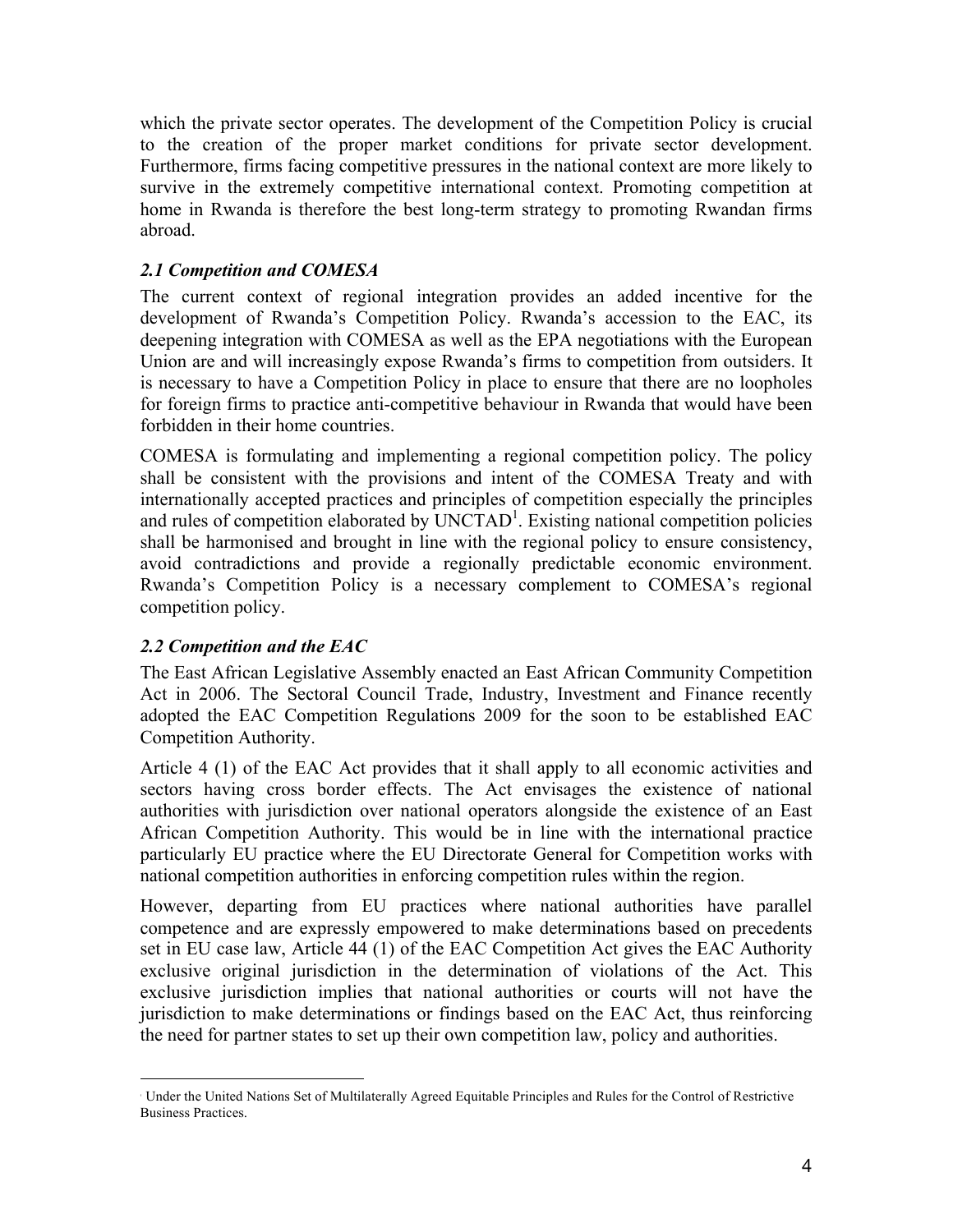Furthermore, the EAC Competition Authority and EAC Court of justice will not be a court of appeal above national competition authorities – since the EAC Authority is only allowed to pass judgement on cases involving cross-border economic activity, that is involving more than one country.

It is also important to note that the Competition Policy is one of the outstanding issues in the EAC common market negotiations. The creation of a single or common EAC market might necessitate the existence of a single EAC Competition Authority. Nevertheless, while that may be the eventual outcome, there is the need to address the immediate issues surrounding competition regulation in Rwanda at the moment.

#### **3. Vision and objectives**

#### *3.1 Vision*

The vision of this Competition Policy is to:

*Incorporate the interests of consumers, emerging entrepreneurs, and existing firms, through the promotion of free and active competition in Rwandan markets; protecting the ability of our large corporations to penetrate international markets, just as we must allow foreign investors to do business in Rwanda; promoting transparency, greater national competitiveness, and the facilitation of entry into markets all within a context that seeks to promote the growth and development of Rwandan enterprises.* 

Competition policy has to assume that the resolution of competition law cases be conducted in a procedurally-fair, coherent, expeditious and decisive manner, and that new institutional arrangements for pursuing the policy will entail an appropriate division of labour within the relevant agency and independence.

Competition Policy seeks to be sufficiently flexible to incorporate existing policies and future modes of market regulation that extend in a coherent manner across the full spectrum of industrial and trade policy, foreign exchange policy, the attraction of foreign direct investment, the restructuring of state assets, tax reform, labour market policy, financial market regulation, consumer protection, research and development incentives, small business, corporate governance instruments, and revised company law.

#### *3.2 Objectives*

The Competition and Consumer Protection policy has the following specific objectives:

- To provide consumers with competitive prices and product choices at the best possible quality.
- To ensure that small and medium-sized enterprises have an equitable opportunity to participate in the economy and to promote a greater spread of ownership.
- To provide the incentives to producers within the country for improvement of production and quality products through technical and organisational innovation.
- To enhance the competitiveness of Rwanda enterprises in world markets by exposing them to competition within the country.
- To create a conducive environment to foreign direct investment in the country.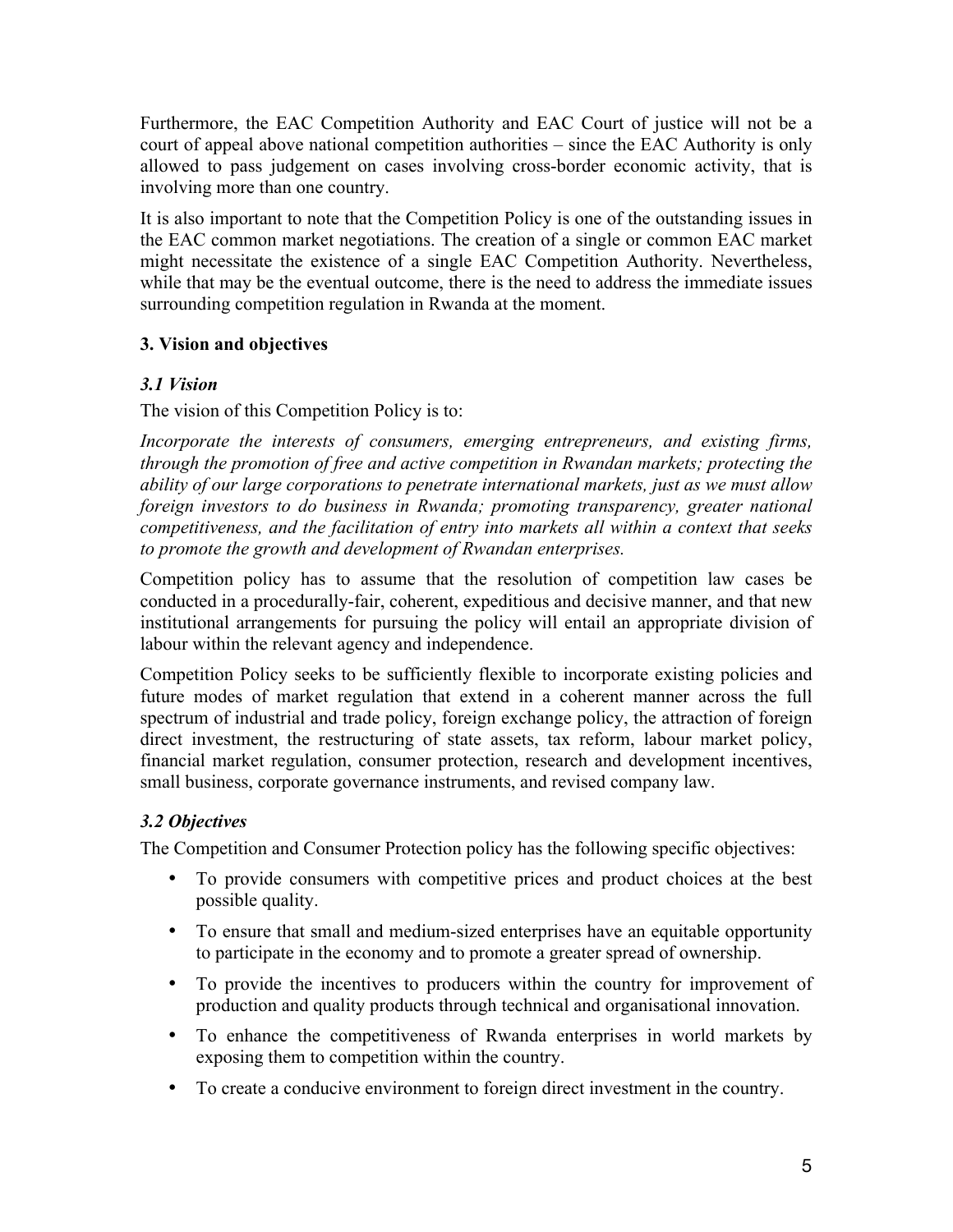• To promote economic efficiency and enhance consumer choice, encouraging the development of Rwanda's economy.

#### **4. Analysis**

The main role of the Rwanda Competition and Consumer Protection Policy is to promote fair competition, providing consumers access to products and services at competitive prices and better quality and to create an environment, which is conducive to investment.

This section appraises the various options for the implementation of the Competition law and policy.

#### *4.1 Functions of the Implementation/Enforcement Institution*

For the effective implementation of the Competition Law and Policy, there is need for an institutional framework to regulate, monitor, investigate, control and prevent acts or behaviour, which are likely to adversely affect competition and fair trading in Rwanda. This would include the following more specific functions:

#### *Advocacy*

- To encourage and promote competition in all sectors of the economy.
- To provide information for the guidance of consumers regarding their rights under the Competition and Consumer Protection Act.
- Outreach activities to educate the public at large about the benefits of competition, for example, consumer awareness seminars, outreach newsletters etc
- To cooperate with other national, regional and international competition Authorities.
- The review of existing and proposed laws and regulations, including possible sources of public restraints on competition e.g. sectoral regulation, trade policies and investment policies.
- Providing suggestions and advice on government policies and measures that promote anti-competitive practices or inefficiencies.
- Developing continuous dialogue with key decision makers participating in regulatory proceedings, particular sector regulators.

#### *Investigations*

- To investigate, discourage and prevent restrictive business practices in the market.
- To carry out, on its own initiative or at the request of any person, investigations in relation to the conduct of business so as to determine whether any enterprise is carrying on anti-competitive trade practices.
- To carry out investigations on its own initiative or at the request of any person who may be adversely affected by a proposed merger.

#### *Enforcement*

• To reduce barriers to entry into any sector of the economy or to any form of economic activity.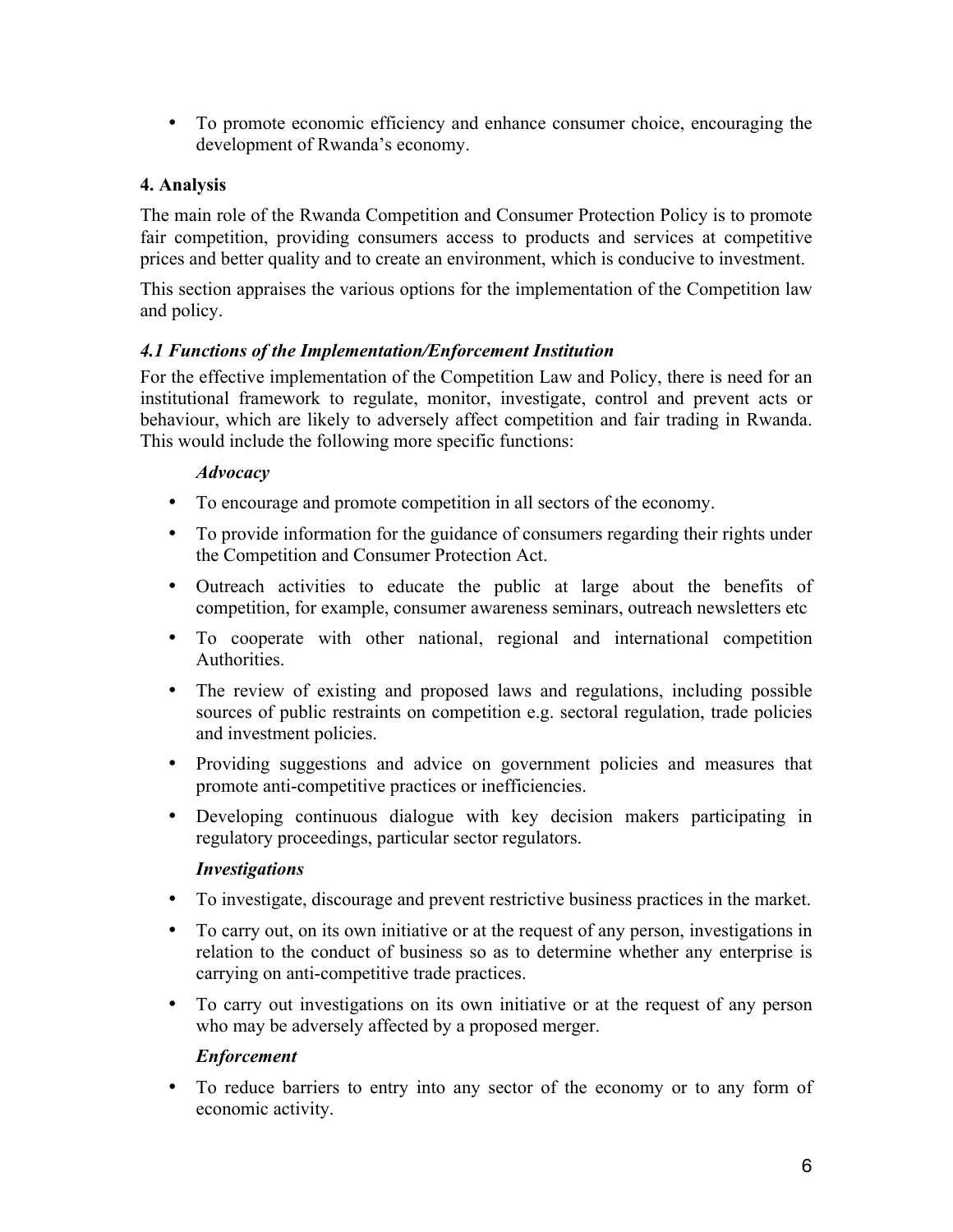- The formulation, co-ordination, implementation and administration of government policy in regard to economic competition.
- Ordering interim measures suspending a practice that restricts competition and consumers rights.
- As a result of its investigations, to make orders or issue directives aimed at preventing, prohibiting or punishing anti-competitive practices or abuse of consumers.
- To make orders or issue directives regarding mergers, as to whether they constitute a violation of the Competition and Consumer Protection Act.
- Imposing sanctions where necessary in accordance with law related to competition and consumer protection.
- Ordering the termination of an agreement, the halting of a practice or an activity, the setting aside of a decision which contravene the law related to competition and consumer protection.

#### *4.2 Institutional Structure Option 1: Stand alone*

For this option, the Commission would be created as a stand-alone entity. This is the typical model for competition enforcement and regulation in most countries. This option would entail the setting up of an independent, effective body for the enforcement and implementation of Rwanda's Competition Policy. The institution would have administrative and financial autonomy.

A Board of Directors would strategically govern the work of the Commission. There would be a Management Team in charge of the day-to-day management activities of the Commission. The Chief Executive Officer or Commissioner will have four Directors heading the four Directorates of the Commission - Administration, Advocacy, Investigations, and Enforcement, shall head the Management Team of the Commission.

It is likely for the extremely technical nature of the work, external consultancy services would be required for specific investigations, particularly large mergers and acquisitions.

#### *Advantages*

- The independence of the stand-alone Commission could enable it to carry out its activities more efficiently.
- The specialised nature of the agency guarantees that its resources and energies will be focused on competition regulation.
- The Commission could be a light body, using consultants to bring results.
- It is in line with the UNCTAD model law on Competition enforcement as well as international and regional best practices.

#### *Disadvantages*

• The stand-alone Commission is likely to be expensive. Extra resources will be required for the institution to operate at the same level of work as a Department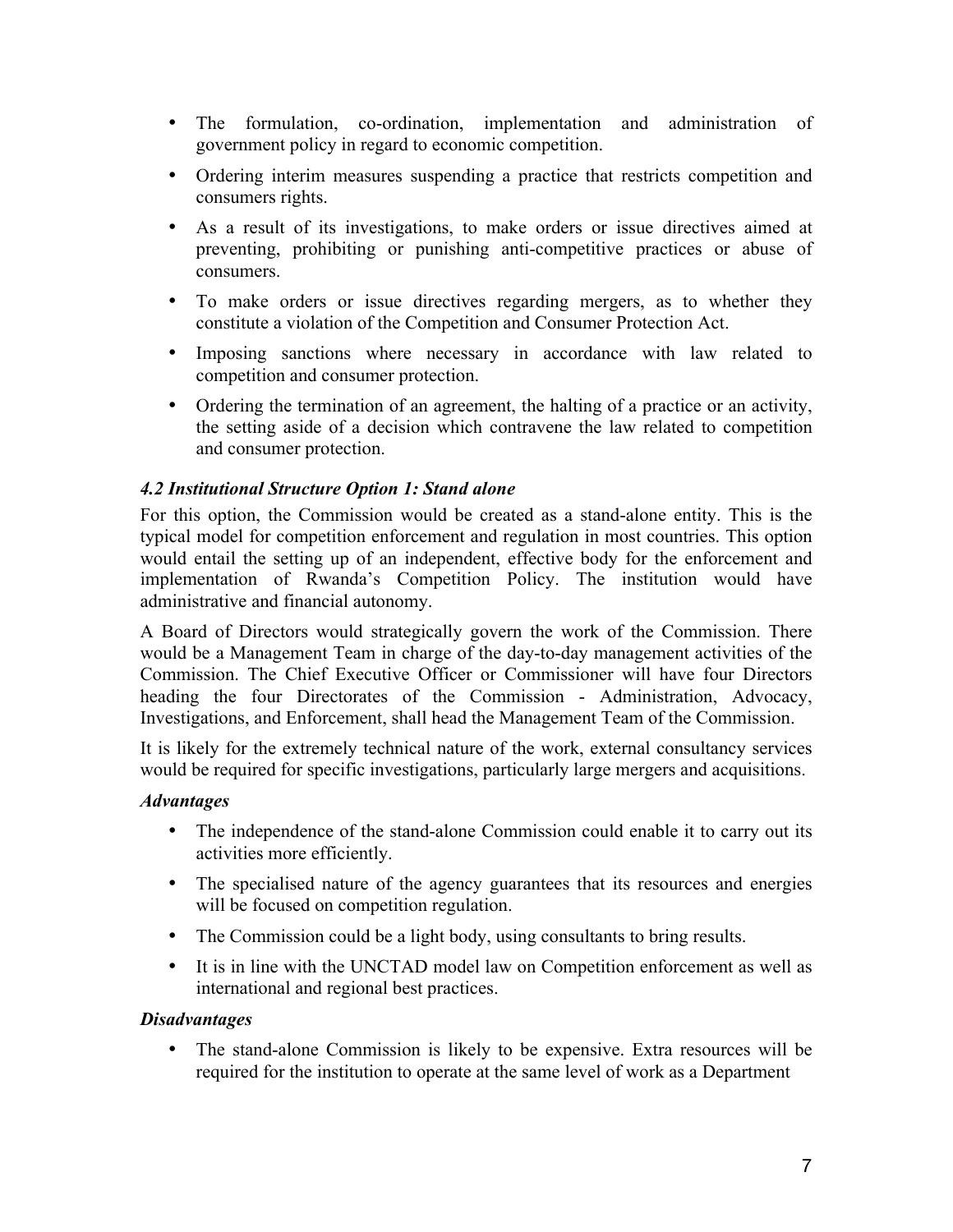#### *4.3 Institutional Structure Option 2: MINICOM Department*

This option would entail the Commission acting as an additional department within the Ministry of Trade and Industry. The Chief Executive Officer would be a Director General, a Director or a co-ordinator, leading the Department and reporting to the Permanent Secretary of the Ministry.

A Department of Competition Regulation and Enforcement within the Ministry of Trade and Industry could assume a number of the responsibilities of the current 'Internal Trade' Department and therefore could see a shift in some staff from that Department to the new 'Commission'.

The professionals and the Director of this department have to be well qualified and preferably should be a mix of people with background in law and economics. The Ministry also has to undertake to train the staff of this department and give them the necessary exposure and backing to equip them to carry out their duties effectively.

#### *Advantages*

- It would be simpler and cheaper to set up than a stand-alone body.
- It would not require its own administration Director and staff as it would use the administration infrastructure within place in the Ministry.
- If kept as a relatively autonomous body within the Ministry, it could eventually be made a stand-alone entity when sufficiently resourced.

#### *Disadvantages*

- The Directorate would have to compete for funding and priority status with the many other functions within the Ministry.
- The lack of autonomy may compromise the execution of its duties.
- There may be perceived conflicts of interest with the other work under the remit of the Minister for Trade and Industry.
- Not consistent with international best practice.

Table 1 shows the advantages and disadvantages of each of the two options. It also makes an estimate of the number of staff or external consultancy that could be affordable for each option, given the expenditure likely on infrastructure and administration and given that staff costs would be higher for an independent commission than for staff of MINICOM. Annex 1 shows how this calculation was made in more detail.

|                              | <b>Advantages</b>                                                  | <b>Disadvantages</b>              | <b>Need</b><br>in<br>infrastructure | Number of<br>staff<br>affordable |
|------------------------------|--------------------------------------------------------------------|-----------------------------------|-------------------------------------|----------------------------------|
| Option1:<br>stand-alone<br>A | with<br>line<br><sub>In</sub><br>international<br>best<br>practice | Expensive option<br>time-<br>Most | Administrative<br>Building for rent | 1 CEO<br>4 Directors             |

#### *Table 1: Comparative analysis of options*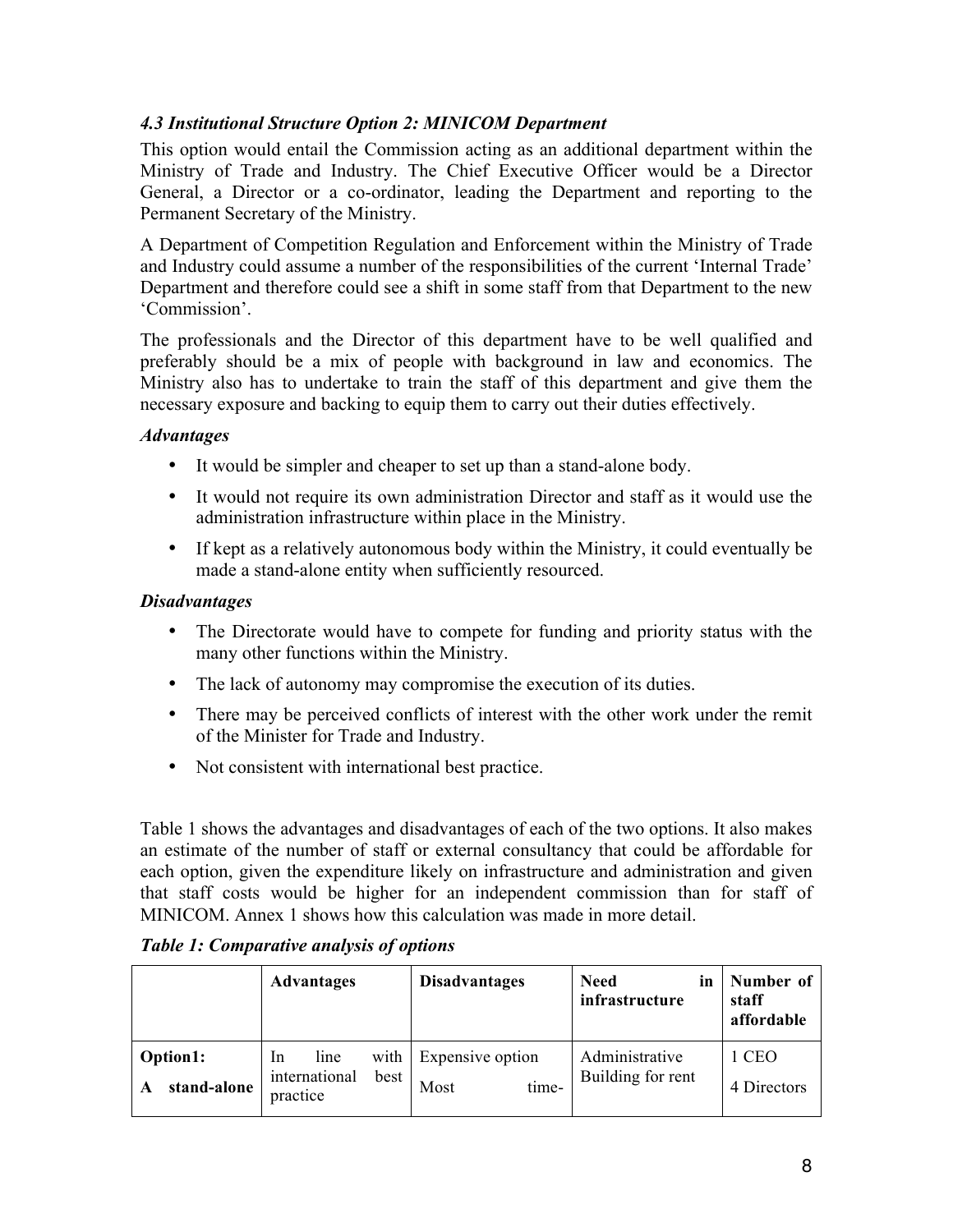| Commission                                           | of<br>conflicts<br>No.<br>interest within the<br>organisation                                                                                                                                                                                                    | consuming to set up                                                                                                                                                                                                                     | <b>ICT</b> Equipment | $\Omega$<br>Additional                                                              |
|------------------------------------------------------|------------------------------------------------------------------------------------------------------------------------------------------------------------------------------------------------------------------------------------------------------------------|-----------------------------------------------------------------------------------------------------------------------------------------------------------------------------------------------------------------------------------------|----------------------|-------------------------------------------------------------------------------------|
| Option2:<br>A Department<br>within<br><b>MINICOM</b> | Significant<br>crossover between<br>of<br>the<br>work<br>MINICOM's<br>Trade<br>Internal<br>the<br>and<br>team<br>Consumer<br>Protection remit of<br>the Commission<br>Less costly option<br>due<br>to<br>infrastructure<br>already in place<br>Less costly staff | for<br>Potential<br>conflicts of interest<br>Difficult to remain<br>autonomous within a<br>Ministry<br>Competition<br>for<br>priority with other<br>MINICOM priorities<br>Lower remuneration<br>less<br>attract<br>may<br>skilled staff | <b>ICT</b> Equipment | 1 CEO<br>3 Directors<br>7<br>Additional<br>or 64 days<br>of external<br>consultancy |

The option of a stand alone Commission would be expensive. There would be set up costs in terms of administration and accommodation. In order for the Commission to be able to carry out its remit effectively, a larger sum would be required than the existing allocation in the MINICOM medium term expenditure framework (MTEF), either from Government allocation or from supporting donor funding.

*Table 2: Additional financing required for commission if accommodation taken into account*

|                                                | <b>Existing</b><br><b>Finance</b>                                                                        | <b>Existing</b><br>allocation                                                      | <b>Extra</b> needs                                         | <b>Additional</b><br>financing<br>required |
|------------------------------------------------|----------------------------------------------------------------------------------------------------------|------------------------------------------------------------------------------------|------------------------------------------------------------|--------------------------------------------|
| Option1:<br>A stand-alone<br><b>Commission</b> | 2009-2010<br>$35.2m$ Rwf<br>2010-2011<br>$\overline{\phantom{0}}$<br>39.4m Rwf<br>2011-2012<br>44.3m Rwf | <b>ICT</b> Equipment<br>1 CEO<br>4 Directors<br>42 days of external<br>consultancy | of<br>50<br>days<br>external<br>consultancy<br>per<br>year | $14.2m$ Rwf<br>per year                    |

As shown in Table 1, the high cost of administration would leave very little resources for running expenses, particularly if this was to require consultancy expenditure for investigations. Savings could be made by housing the Commission within the existing MINICOM building or with RDB, at around 12 million Rwf. The calculations in Table 2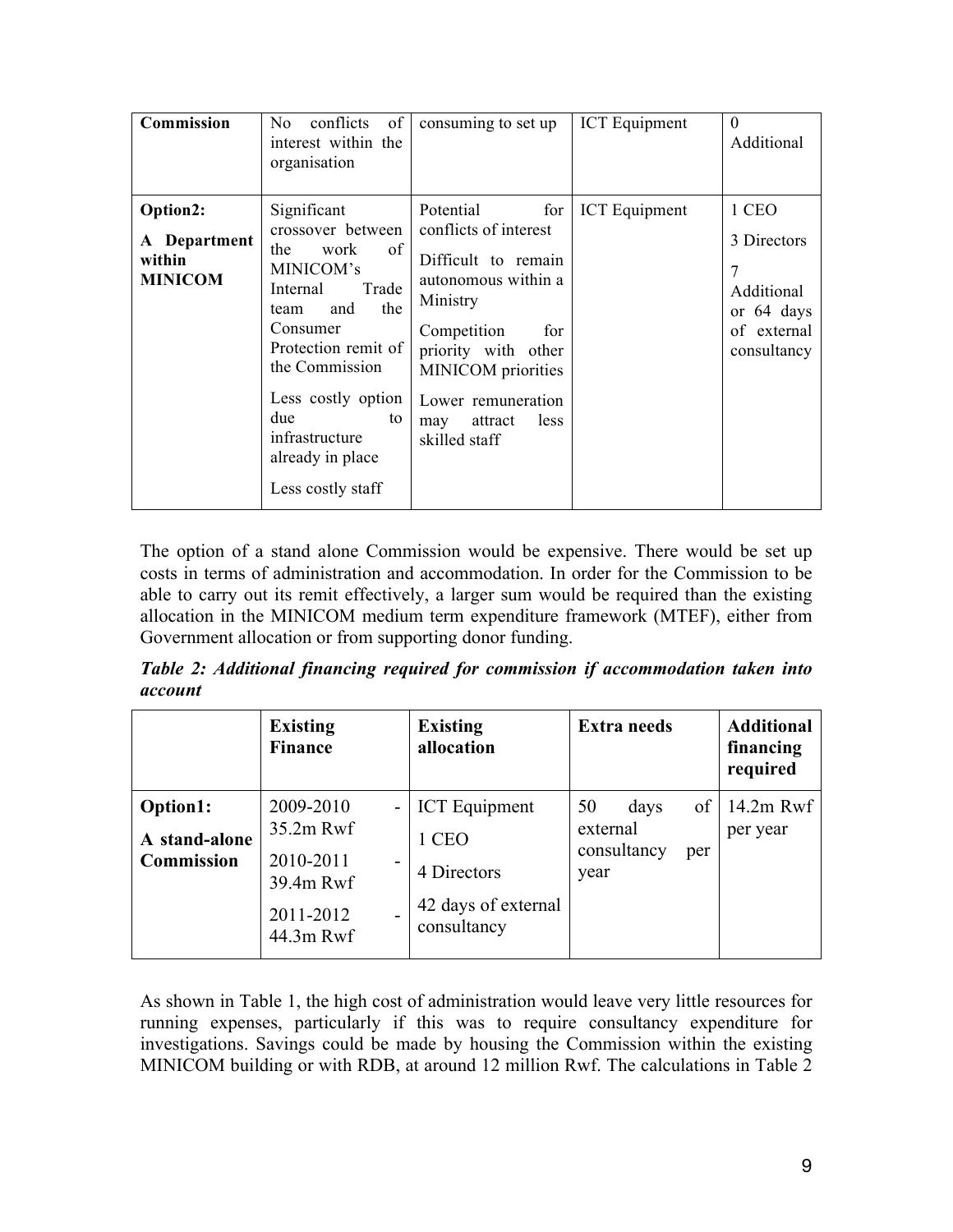show what the existing allocation could afford<sup>2</sup> if accommodation is taken care of. It shows that in order to ensure an effective Authority, 14.2m Rwf more per year are required.

If the Authority were to have its own accommodation, 26.2m Rwf per year would be required.

#### **5. Preferred option: Option 2 – MINICOM DEPARTMENT**

The Preferred Option for this policy is the establishment of the Competition department within the Ministry of Trade and Industry. While an independent stand alone Commission is the ideal option, which is reflected, in international practice, a number of challenges do not make this option feasible for the moment. This policy therefore advocates the establishment of the MINICOM Competition department until such a time that adequate capacity and resources are developed in Rwanda for a stand alone, independent commission.

This option allows Rwanda to reap the immediate advantages of a Competition department in the Ministry of Trade without foreclosing the establishment of an independent Commission or the upgrading of the department into a full blown Commission further down the line. It also enables Rwanda to gradually develop the capacities necessary to establish a full Competition Commission in the future.

#### **6. Stakeholders' views**

Representatives of all stakeholder groups involved in the policy were consulted during the policy making process. The inputs from these consultations have been incorporated into the Competition and Consumer Protection Law as well as the policy. Key inputs relating to the effective implementation of the Competition and Consumer Protection policy were received from BNR, RURA and RBS. In particular, stakeholders were engaged on the institutional arrangements for areas of shared responsibility with sector regulators.

#### **7. Implementation plan**

#### *Policy Implementation Plan*

| Programme                                                  | <b>Activities</b>                                                                     | Responsible | Timefra<br>me     |
|------------------------------------------------------------|---------------------------------------------------------------------------------------|-------------|-------------------|
| <b>Staffing</b><br>the<br>Competition<br><b>Enforcemen</b> | of Recruitment and Training of Department MINICOM<br>Coordinator and Department Staff |             | Septembe<br>r2010 |

 $2$  External consultancy assumed to cost \$500 per day.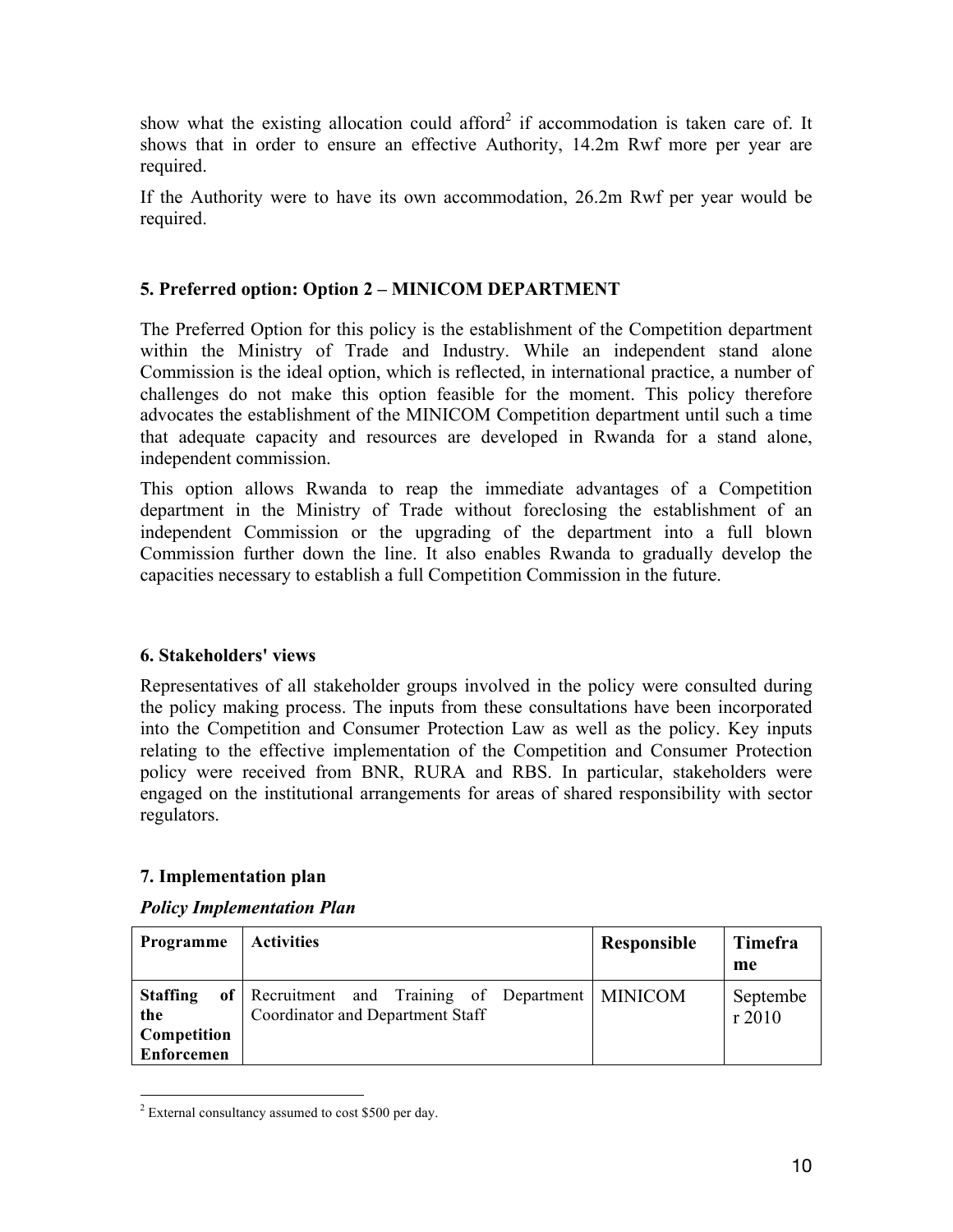| t                                 |                                                                                                                                                                                                                                                                                                                                                                                                                                                                                                                                                                                           |                          |                                  |
|-----------------------------------|-------------------------------------------------------------------------------------------------------------------------------------------------------------------------------------------------------------------------------------------------------------------------------------------------------------------------------------------------------------------------------------------------------------------------------------------------------------------------------------------------------------------------------------------------------------------------------------------|--------------------------|----------------------------------|
| Department                        |                                                                                                                                                                                                                                                                                                                                                                                                                                                                                                                                                                                           |                          |                                  |
| Advocacy<br><b>Activities</b>     | To encourage and promote competition in all<br><b>MINICOM</b><br>sectors of the economy.<br>To provide information for the guidance of<br>consumers regarding their rights under the<br>Competition and Consumer Protection Act.<br>Outreach activities to educate the public at large<br>about the benefits of competition, for example,<br>seminars,<br>outreach<br>consumer<br>awareness<br>newsletters etc<br>To cooperate with other national, regional and<br>international competition Authorities.                                                                                |                          | Septembe<br>2010<br>r<br>onwards |
|                                   | The review of existing and proposed laws and<br>regulations, including possible sources of public<br>competition<br>sectoral<br>restraints<br>on<br>e.g.<br>regulation, trade policies and investment<br>policies.<br>Providing<br>suggestions<br>and<br>advice<br>on<br>government policies and measures that promote<br>anti-competitive practices or inefficiencies.<br>Developing continuous dialogue with key<br>decision makers participating in regulatory<br>proceedings, particular sector regulators.                                                                           |                          |                                  |
| Investigatio<br>n Activities      | investigate,<br>discourage<br>and<br>To<br>prevent<br>restrictive business practices in the market.<br>To carry out, on its own initiative or at the<br>request of any person, investigations in relation<br>to the conduct of business so as to determine<br>whether any enterprise is carrying on anti-<br>competitive trade practices.<br>To carry out investigations on its own initiative<br>or at the request of any person who may be<br>adversely affected by a proposed merger.                                                                                                  | MINICOM&<br><b>RURA</b>  | Septembe<br>2010<br>r<br>onwards |
| <b>Enforcemen</b><br>t Activities | To reduce barriers to entry into any sector of the<br>economy or to any form of economic activity.<br>The formulation, co-ordination, implementation<br>and administration of government policy in<br>regard to economic competition.<br>Ordering<br>interim<br>suspending<br>measures<br>a<br>practice<br>competition<br>that<br>restricts<br>and<br>consumers rights.<br>As a result of its investigations, to make orders<br>directives<br>aimed<br>issue<br>at preventing,<br><sub>or</sub><br>prohibiting<br>punishing<br>anti-competitive<br>or<br>practices or abuse of consumers. | <b>MINICOM</b><br>& RURA | Septembe<br>2010<br>r<br>onwards |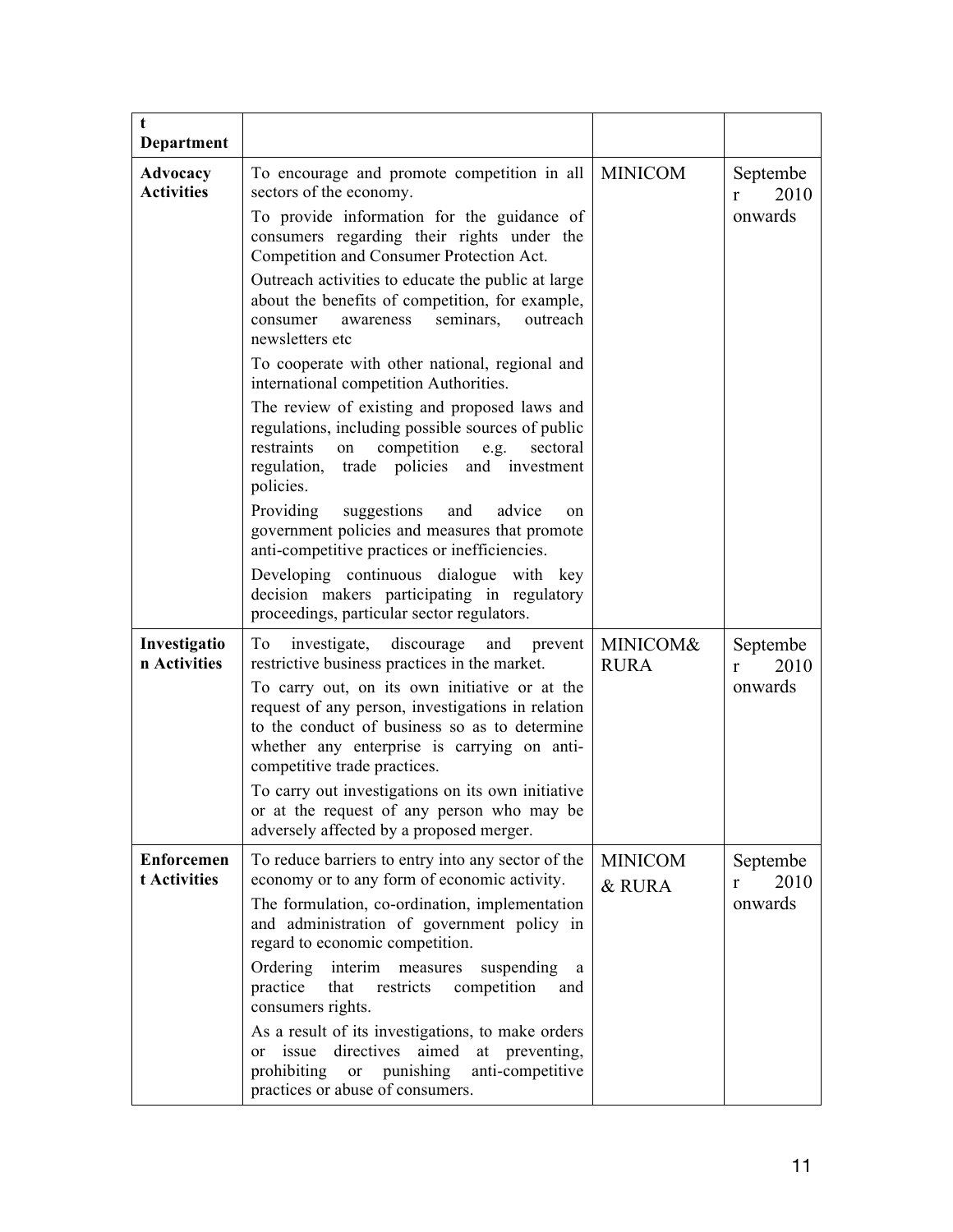| To make orders or issue directives regarding<br>mergers, as to whether they constitute a<br>violation of the Competition and Consumer<br>Protection Act.                                              |  |
|-------------------------------------------------------------------------------------------------------------------------------------------------------------------------------------------------------|--|
| Imposing sanctions where necessary<br>1n<br>accordance with law related to competition and<br>consumer protection.                                                                                    |  |
| Ordering the termination of an agreement, the<br>halting of a practice or an activity, the setting<br>aside of a decision which contravene the law<br>related to competition and consumer protection. |  |

#### **8. Financial implications**

The current provision for Competition enforcement and regulation within the MINICOM medium term expenditure framework (MTEF) is set out below. Without any specific reallocation of resources from MINECOFIN, it should be assumed that this is the amount of resources with which to set up the Competition department and begin enforcement activities. Where possible, additional donor funding will be secured to fund the activities of the Competition department.

| <b>MTEF</b> year | <b>Operation Funds</b> |
|------------------|------------------------|
| 2009-2010        | $35.2m$ Rwf            |
| 2010-2011        | 39.4m Rwf              |
| 2011-2012        | $44.3m$ Rwf            |

*Table 2: Funding for Commission under MINICOM's MTEF*

#### **9. Legal implications**

The Rwanda Competition Law and Consumer Protection Policy will be anchored by new legislation, the Competition and Consumer Protection Act. The Act aims at encouraging competition in the Rwandan economy by prohibiting anti-competitive trade practices; and regulating and monitoring monopolies and concentrations of economic power in order to strengthen the efficiency of production and distribution of goods and services in Rwanda.

In addition, the Act will repeal the existing laws that have been guiding the application and enforcement of Competition policy in Rwanda. The laws to be repealed is "Ordonnance Législative" n°41/63 of 24th February 1950 concerning repression of unlawful competition.

In reducing restrictive business practices, the Government shall by statute under the new Competition and Consumer Protection Act: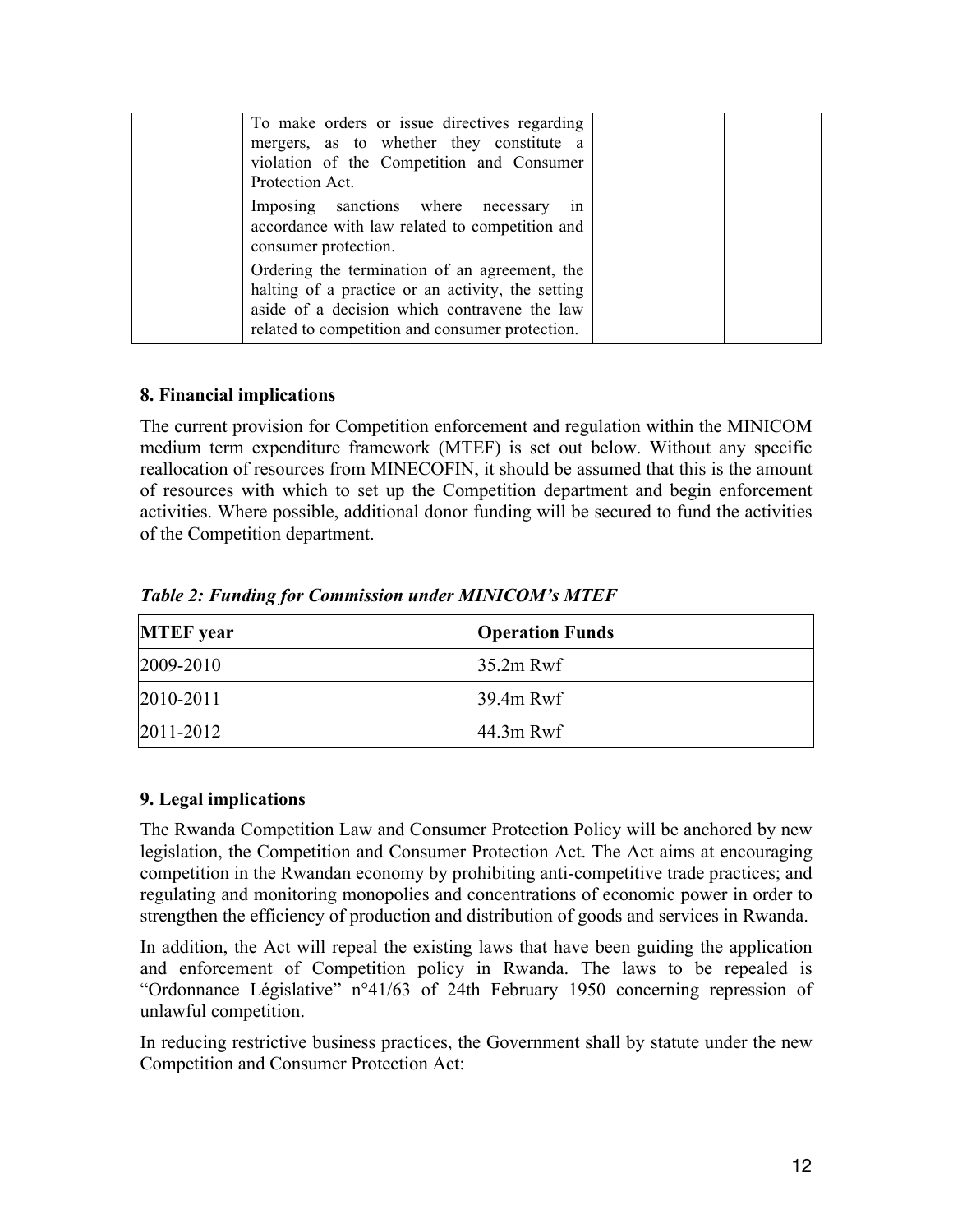- Make practices such as price fixing, collusive tendering and undisclosed price cartels per se offences;
- Discourage the abuse of a dominant market position by a monopoly, or merger involving the acquirement of a substantial market share, which could be to the detriment of the consumer.

In an effort to counter unfair business practices and afford the protection of consumers, the Government will by statute:

- Prohibit the hoarding of producer and consumer goods for the purpose of bringing about a price increase;
- Make a manufacturer or importer liable for defective products, or services rendered, that do not meet the suppliers descriptions of such goods and services;
- Make it an offence to engage in conduct that is liable to mislead the public as to the nature, price, availability, characteristics, suitability for a given purpose, or quantity or quality of any product or services;
- Make it an offence to supply any product which is liable to cause injury to health or physical harm to consumers when properly used, or which does not comply with consumer safety standards which has been prescribed by law;
- Provide a system for civil and criminal suits for the recovery of damages suffered as a result of restrictive business practices.

#### *9.2 Regulatory overlap with utilities industries*

While the new Act does not exclude any sector of the Rwandan economy, a number of the sector regulators have also been given powers to regulate competition in their respective sectors. For example, the 2001 Act establishing an Agency for the Regulation of Certain Public Utilities (RURA Act) provides in Article 5 (3) that RURA shall continually promote the interest of users and potential users of the goods and services provided by utilities so that there is effective competition when competition is introduced in each utility sector and protection of users from abuses of monopoly positions is ensured due to the fact that certain Public utility sectors have a monopoly over the market.

From this it is apparent that there is a clear overlap of responsibilities between the Competition department and the Regulatory agency. In addition, Articles 40-50 of the RURA Act provide for the powers of the RURA Regulatory Board in enforcing competition. The key provisions (Article 40) include the power to investigate and terminate anti-competitive conduct as well as to impose sanctions in respect of anticompetitive conduct. It also includes a requirement to inform the Minister determined by the President of the Republic proof of any anti-competitive conduct; the measures taken and the sanctions which have been applied.

While the RURA Act does not state that the Minister has a veto over the Regulatory Board's determinations on competition enforcement, it does suggest that the Regulatory Board does not have complete independence in terms of competition issues and that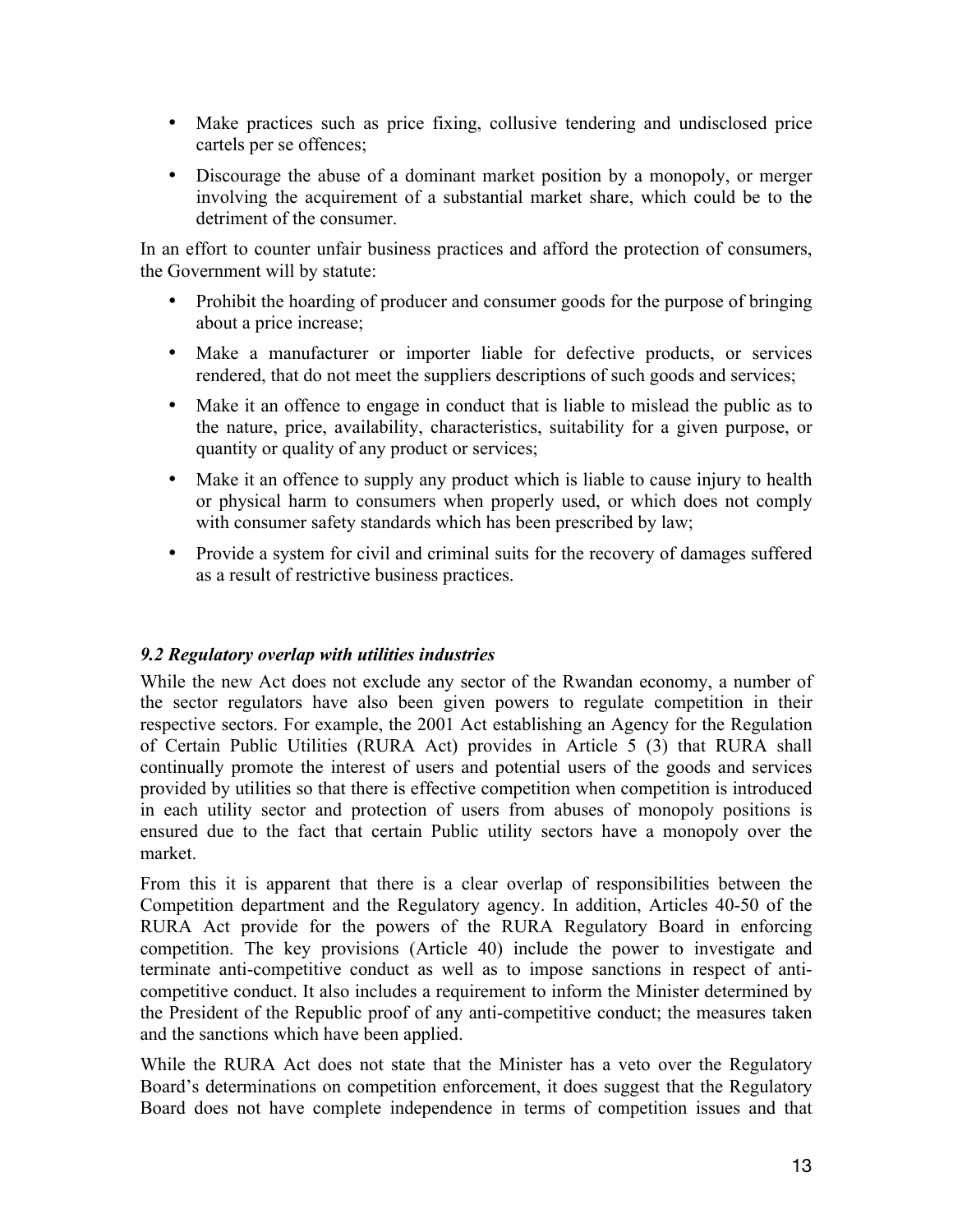consequently it would still have to defer in some ways to the Minister of Trade and Industry in terms of competition enforcement, even in the regulated sectors.

The policy implication of this therefore is that there is legal scope for the Competition Department (through the powers vested in the Minister of Trade and Industry) to exercise jurisdiction on competition issues over regulated sectors. As recommended earlier, the exercise of this jurisdiction should be done through a co-operation procedure or memorandum of understanding to ensure that there is coherence and consistency in the application of competition law and policy over key sectors of the Rwanda economy.

#### *9.4 Regulatory overlap with the EAC*

As noted earlier, the EAC Parliament has enacted an East African Community Competition Act, 2006. The EAC Secretariat is also in the process of developing the EAC Competition Regulations for the soon to be established EAC Competition Authority.

Even though Rwanda is subject to the EAC Competition Act, there is a clear distinction between the application of the local competition legislation and the application of the EAC competition legislation. While the Rwanda Act applies to economic activities within Rwanda, the EAC Act shall apply to all economic activities and sectors having cross border effects. There is therefore the scope for the regional competition authority to function alongside with national authorities. This is similar to the practice in the European Union.

However, it is not clear that the national courts will be able to apply the regional Competition Bill because the language of the EAC Bill gives the EAC Competition authority exclusive original jurisdiction in the determination of the violations of the Act.

#### **10. Impact on business**

Competition Policy refers to the body of laws of a state which govern the extent, and ability, to which bodies can economically compete. They hence attempt to restrict practices which remove competition from the market such as monopoly and cartel. Competition policy is a regulatory tool that limits the conduct of economic actors to ensure that the benefits of competition are not frustrated by the erection of private barriers to trade.

The broad policy objective of the Rwanda Competition Policy is to promote economic competitiveness by granting a fair and equitable deal to both the consumer and the supplier. Therefore, the ultimate outcome of the competition and consumer protection policy is to provide a fair business climate in Rwanda. The impact on business will therefore depend on the degree to which they violate competition law. If not, they will surely benefit from the improved efficiencies and prevention of anti-competitive practices.

#### **11. Impact on equality, unity and reconciliation**

The competition and consumer protection policy in its nature promotes equality by providing fair business framework in which economic operators are offered the same opportunities and chances to compete each other. By offering economic agents the same